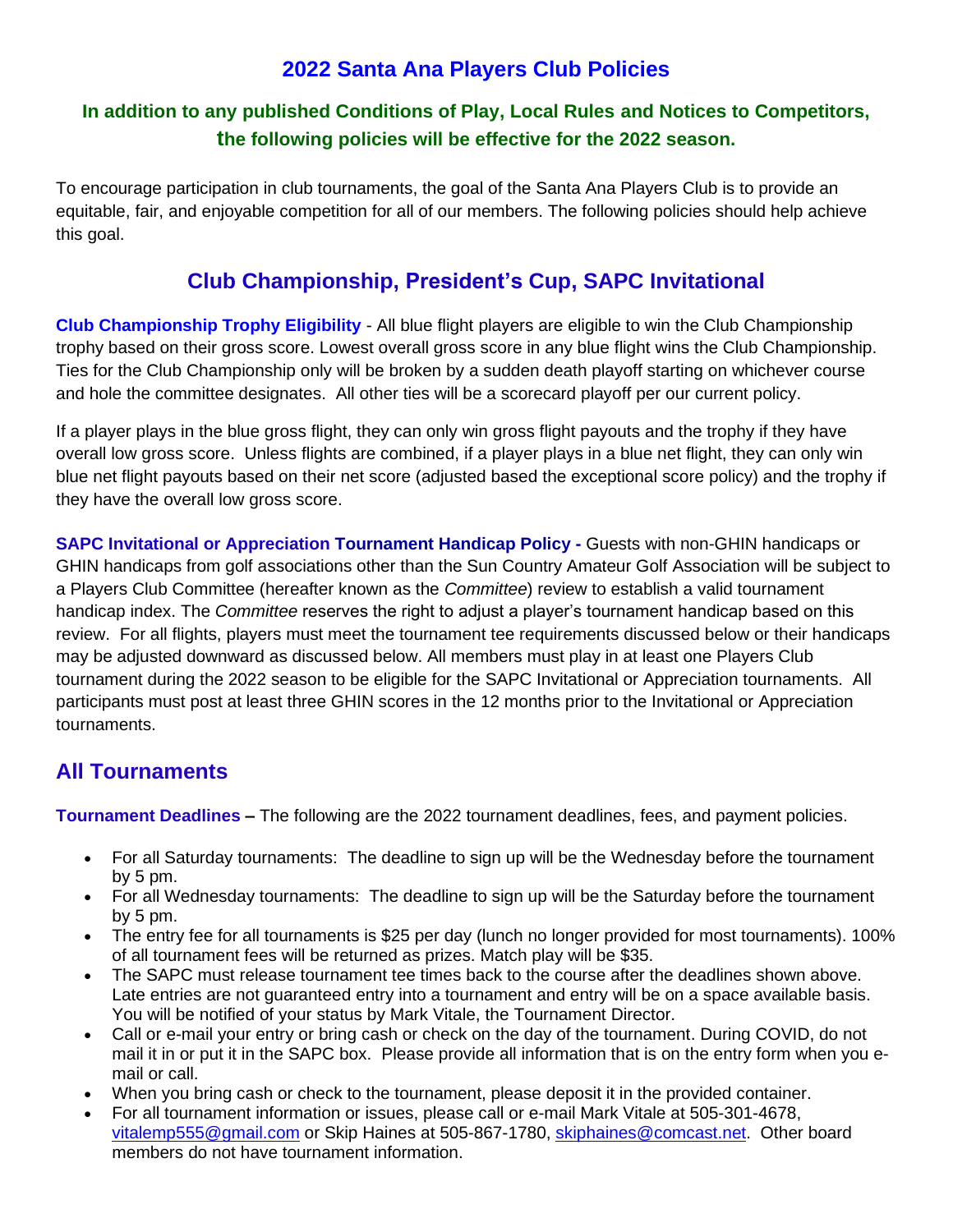**Tournament Tees –** We recommend a player play tournaments from the tees they normally play from in daily play. You may move up or back in any particular tournament; however, your course handicap will change by plus or minus 3-5 strokes due to the World Handicap System calculation.

*Committee* **Handicap Review:** The purpose of handicapping is to create equity. Equity takes proactive attention to handicapping in order to bring fairness to club events. Because the primary concern of the *Committee* is to protect the field, the right of the *Committee* to adjust handicaps, whether for members or guests, will need to be exercised at times. To ensure a level playing field where all members feel they have a chance of winning if they play well, the *Committee* has a responsibility for making certain that each player's handicap reflects their true playing potential. The *Committee* will continue to enforce USGA World Handicap System (WHS) handicap policy by proactively reviewing player's scoring records throughout the golfing season and, as necessary, modifying handicaps.

It is USGA policy to have players post rounds in GHIN as soon as possible after the round is played. Any question of failure to post all valid and adjusted WHS scores, either via the handicap computer or the Internet, failure to post scores in an timely manner, round manipulation, posting of numerous higher than normal away or Internet scores, several exceptionally low competition (C) scores, a C score average over several recent months that is lower compared to the player's current handicap or consistently lower competition scores in major club tournaments may prompt a reassessment of a player's handicap index resulting in a handicap adjustment or penalty score. Continued violations may result in withdrawal of the player's handicap index.

Per the USGA Rules of Handicapping manual, the *Committee* may review all aspects of a player's handicap history including, but not limited to, the items listed above. Based on this review, the *Committee* may adjust a player's handicap prior to a tournament or post a penalty score. Before a handicap is adjusted, the player will receive a notification e-mail that explains the reduction. The player may immediately explain in writing or in person, the circumstances or mitigating factors surrounding the proposed handicap adjustment. When a final decision has been made to modify a player's handicap it will be applied, as a minimum, to the next tournament that they enter. This final decision may not be appealed. If the reduction applies to a specific period rather than an individual tournament it may be identified by an "M" in the GHIN system. A penalty score may be applied without discussion with the player and it may appear as a "P" score in the scoring record. You may provide signed scorecard evidence to refute this "P" score.

#### **WHS Handicap Adjustment**

It is the USGA policy to adjust a score on a hole based on the player's handicap as a method to prevent inflated handicaps. Under the WHS, a player may score a maximum net double bogey on a hole. That is, if you get a stroke or two on a hole, you can add those to the double bogey score to arrive at the maximum allowed score for the hole. Adjusting a hole score to a net double bogey can be done either automatically, when hole-by-hole score entry is used, or by the player, when submitting an adjusted gross score for the round.

The table below compares the maximum allowed strokes under the old USGA ESC and the new WHS for a selection of handicaps. Under WHS, the maximum hole score for a single- digit player will either stay the same or increase by one stroke. A 15-handicap player will have his maximum hole score either reduced or stay the same with the exception of a par 5 where he strokes (1S). Similarly, a 25-handicap will have his maximum hole score either reduced or stay the same except on a par 5 where he gets two strokes (2S). Therefore, the single-digit player should see a small increase in his Index while higher handicap players should see a small decrease in their Index due to the score adjustments.